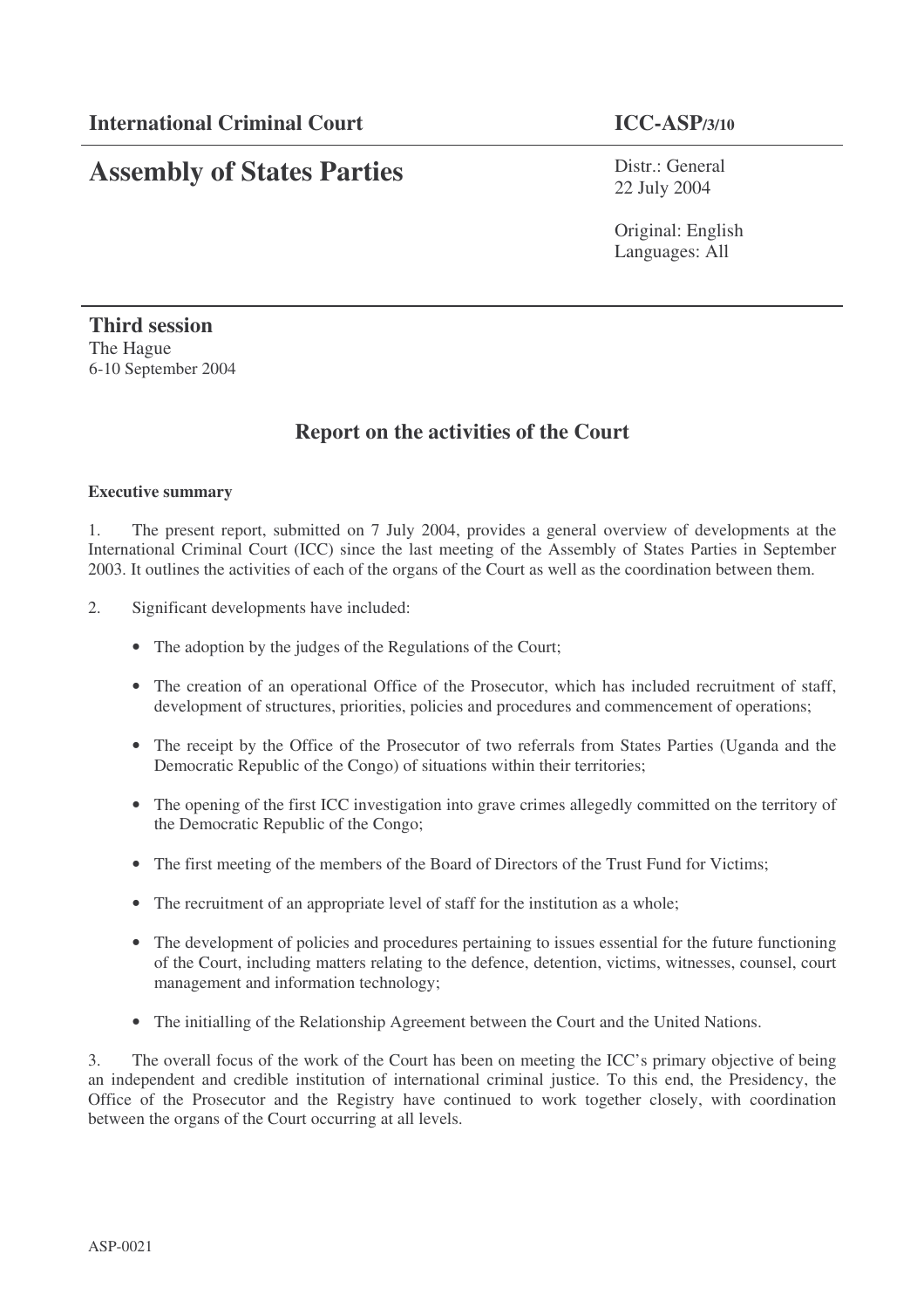### **A. Presidency**

4. The responsibilities of the Presidency cover three areas: administrative functions, judicial functions and external relations. These responsibilities have been allocated among the members of the Presidency as follows: the President, in addition to having overall responsibility for the Court, is the focal point for external relations; the First Vice-President is the focal point for administration; and the Second Vice-President is the focal point for judicial matters. Decisions of the Presidency are taken collectively, by all three of its members.

#### *Administrative functions*

5. Under article 38, paragraphs 3 and 4, of the Rome Statute ("the Statute"), the Presidency is responsible for the proper administration of the Court, with the exception of the Office of the Prosecutor. In discharging this responsibility, the Presidency has coordinated with and sought the concurrence of the Prosecutor on all matters of mutual concern. Pursuant to article 43 of the Statute, the Registrar, the principal administrative officer of the Court, exercises his functions under the authority of the President.

6. Cooperation between the organs of the Court has been a priority of the Presidency from the outset. The organs work together on issues of common interest while respecting their separate areas of responsibility. Coordination occurs through the Coordination Council, comprising the President, the Prosecutor and the Registrar, who hold regular meetings to discuss and coordinate the administrative activities of the organs of the Court. Inter-organ working groups, comprising representatives of the Presidency, the Office of the Prosecutor and the Registry, have been established to address specific significant issues for the Court as a whole, such as security policy, court management, information technology and staff rules.

7. In addition, the Presidency convenes regular meetings with the Registrar on administrative matters and oversees the administrative services provided by the Registry, which include ensuring that administrative services to the Presidency and Chambers are delivered effectively. In this regard, service agreements are being put in place to ensure the timely provision of general and information technology services.

8. The Presidency has provided input into a wide variety of administrative policies and issues. This has involved close cooperation with the Common Administrative Services Division of the Registry. It has included working closely with the Human Resources Section to devise policies and procedures to ensure that the staffing levels of the Court are suitable, both now and in the future, to enable it to meet its objectives. To this end, particular attention has been paid to ensuring that positions at the Court are appropriately classified, and a staff appraisal system will be developed.

9. The first Presidential Directive of the Court put in place a system whereby rules, policies or procedures intended for general application may only be established by duly promulgated presidential directives, which implement regulations, resolutions and decisions adopted by the Assembly of States Parties and other significant policy decisions. It further made provision for administrative instructions to be promulgated by the Registrar in order to prescribe procedures for the implementation of presidential directives and to regulate the administration of practical and organizational matters of general concern. Further presidential directives have been issued to promulgate the Staff Regulations adopted by the Assembly of States Parties during its second session held from 8-12 September 2003 and to set out policies and procedures to be followed in establishing trust funds of the International Criminal Court.

10. The above system requires the President to coordinate with and seek the concurrence of the Prosecutor before promulgating a presidential directive. If the Prosecutor determines that a presidential directive contravenes his or her right to exercise full authority over the management and administration of the Office of the Prosecutor, the Prosecutor may suspend the application of the presidential directive with regard to the Office of the Prosecutor and shall notify the Presidency of this determination. After this notification, the President and the Prosecutor shall hold consultations without delay with a view to finding a mutually acceptable solution.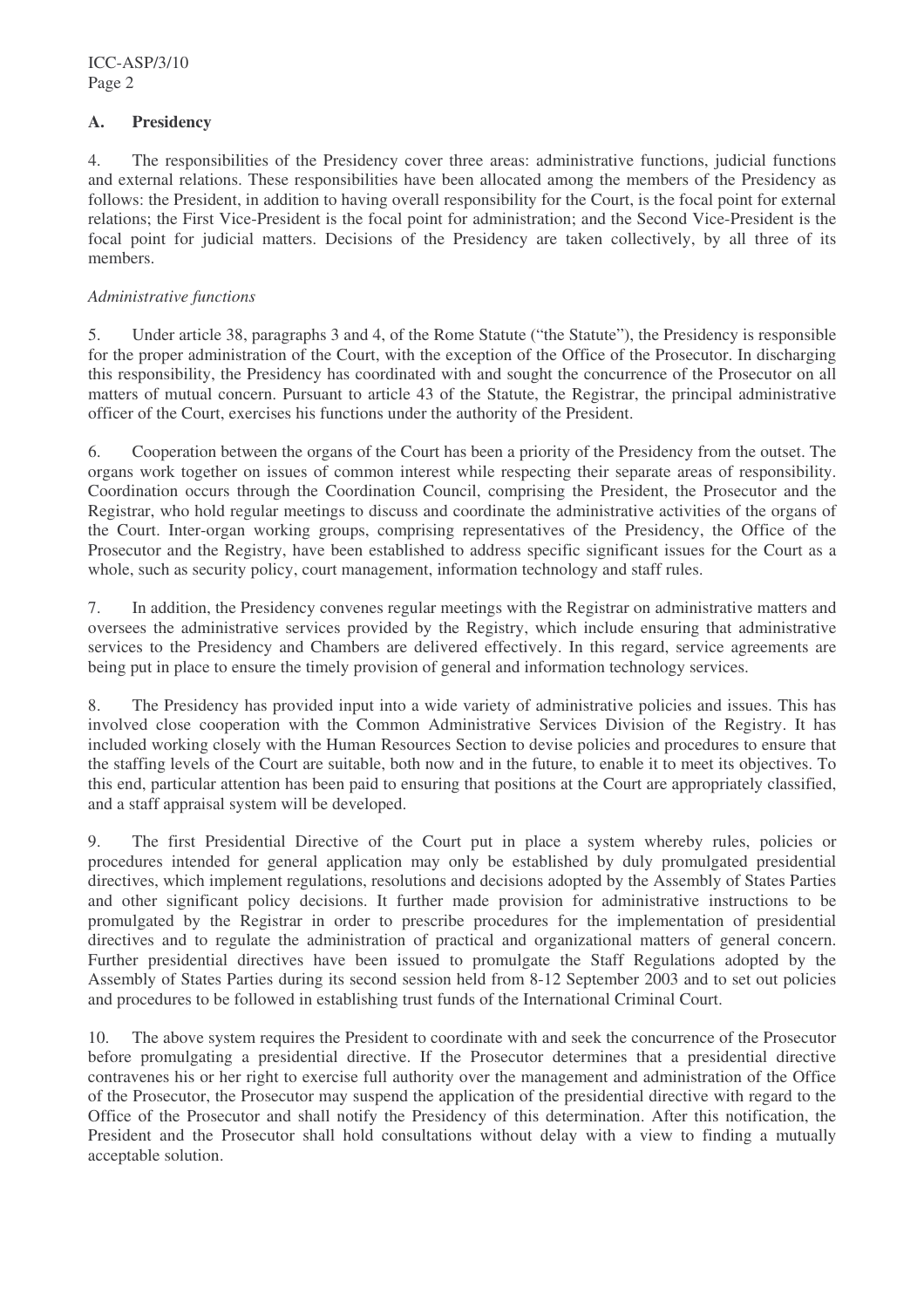#### *Judicial functions*

11. The Presidency facilitates the appropriate organization of the judicial work of Chambers and is responsible for the specific judicial functions assigned to it under the Statute, the Rules of Procedure and Evidence and the Regulations of the Court.

12. Over the past year, the Presidency has organized three plenary sessions, in November 2003 and in March and May 2004, which lasted for a total of eight weeks. They were primarily devoted to drafting and adopting the Regulations of the Court. In addition, meetings, workshops and discussion sessions were arranged on issues of importance for the judges. Further details of these plenary sessions are contained in the section headed "Chambers" below. Furthermore, the Presidency regularly updated all judges on any issues relevant to them both at and between plenary sessions.

13. In order to be appropriately prepared for the Court to receive its first cases, the Presidency, pursuant to article 35, paragraph 3, of the Statute, decided that all the judges of both the Pre-Trial and the Appeals Divisions should be present at the Court on a full-time basis. As a result, by March 2004 all the judges of those Divisions were in place.

14. The Presidency has constituted Pre-Trial Chambers within the Pre-Trial Division.<sup>1</sup> A duty roster of judges within that Division has also been set up. In the light of two referrals from States Parties to the Court (see further under the heading "Office of the Prosecutor" below), the Presidency has assigned the situation in the Democratic Republic of the Congo to Pre-Trial Chamber I and the situation in Uganda to Pre-Trial Chamber II. The Trial Division will be established on a full-time basis once proceedings have reached a more advanced stage. The Appeals Division is in place in order to be ready to receive the first appeals that may come before it from the Pre-Trial Division.

15. Pursuant to rule 8 of the Rules of Procedure and Evidence, the Presidency has drawn up a draft Code of Professional Conduct for counsel, on the basis of a proposal made by the Registrar and after having consulted the Prosecutor. The draft Code is before the Assembly of States Parties for adoption.

16. The Presidency has also overseen the work that has begun on devising official forms of the Court, which are necessary for its proper functioning (referred to further in the section headed "Chambers" below).

17. Furthermore, in preparing for the responsibilities of the Presidency in relation to the enforcement of sentences of imprisonment under article 103 of the Statute, the President has written to States to enquire whether they would be amenable to being placed on a list indicating their willingness to accept persons sentenced to a term of imprisonment by the Court.

#### *External relations*

18. A major objective of the Presidency in its role in relation to external relations is to enhance public awareness and understanding of the Court within the international arena. The President has played a leading role in this regard. He has held regular meetings with heads of State, heads of government, ministers, highranking officials, representatives of States, international and regional organizations, non-governmental organizations, and members of the academic community. He has also addressed a large variety of audiences at conferences and other meetings. In addition, he has given numerous media interviews.

19. The President has focused, in particular, on explaining the history, role, characteristics, mandate and current status of the Court as well as emphasizing the importance to the Court of the support and cooperation of States.

Pre-Trial Chamber II: Judges T.N. Slade, M. Politi and F. Diarra; Pre-Trial Chamber III: Judges T.N. Slade, H-P. Kaul and S. Steiner.

<sup>&</sup>lt;sup>1</sup> The Pre-Trial Chambers have been constituted as follows:

Pre-Trial Chamber I: Judges A. Kuenyehia, C. Jorda and S. Steiner;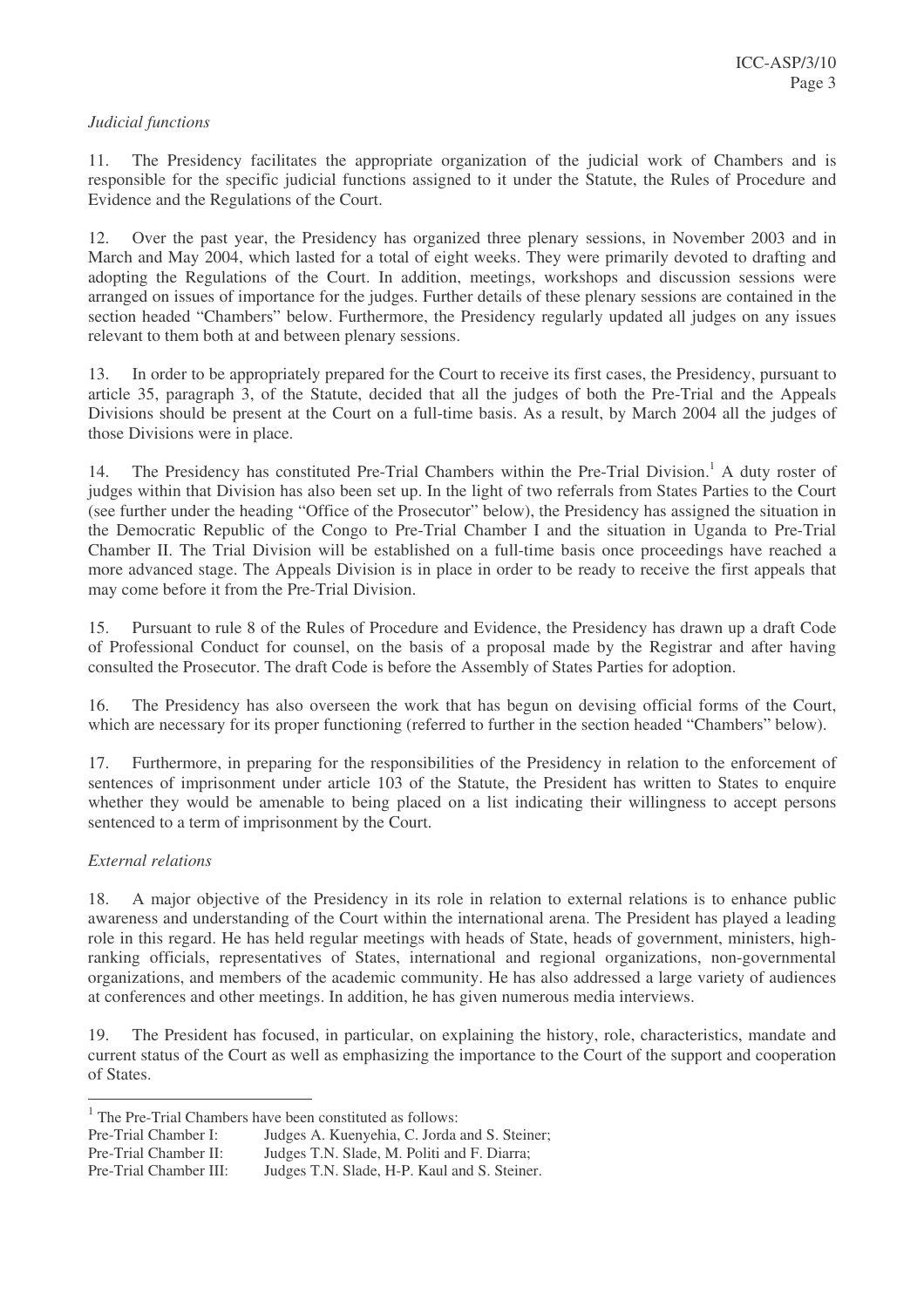20. The President has travelled to, and received government representatives and delegations at the seat of the Court from, both States Parties and non-States parties. The President has also participated, together with the Prosecutor, the Registrar and the Director of the Secretariat of the Assembly of States Parties, in two briefings of the diplomatic community (one in The Hague and one in Brussels), comprising representatives of many States Parties and non-States parties alike, for the purpose of updating them on the work of the Court.

21. The Presidency also coordinated the negotiations on behalf of the Court that took place with the United Nations in relation to the adoption of a Relationship Agreement between the two institutions, as required by article 2 of the Statute. The Relationship Agreement was initialled on 7 June 2004 and is to be submitted both to the Assembly of States Parties and to the United Nations General Assembly for adoption. Thereafter, in order to enter into force, the Relationship Agreement will need to be signed by the Secretary-General of the United Nations and the President of the Court.

# **B. Chambers**

22. Chambers is composed of all of the judges of the Court, who have constituted themselves into Appeals, Trial and Pre-Trial Divisions pursuant to article 34 of the Statute.

23. The judges have been preparing themselves for the first cases that will come before them. They have been focusing throughout on ensuring that proceedings before the Court are fair, independent, impartial and efficient.

24. An essential part of that preparation has involved the drafting and adoption of the Regulations of the Court ("the Regulations"), pursuant to article 52 of the Statute. Both at and between the plenary sessions referred to above, the judges have worked towards formulating regulations that enable the Court to function appropriately. As required by the Statute, the Prosecutor and the Registrar were consulted throughout the process.

25. In devising the Regulations the judges established working groups to address particular issues that required specific attention and research. The outcome of the work of the judges in the working groups was discussed by the full plenary of judges. The judges drew lessons from the experience of other courts and tribunals, including the ad hoc international criminal tribunals.

26. In addition, an online public hearing was held on issues relating to victims and the defence to enable experts, professionals, students and interested persons actively to contribute to the process of drafting the Regulations. Numerous submissions were received from all over the world, which were taken into account by the judges.

27. The Regulations were adopted by the judges on 26 May 2004 during their most recent plenary session. They consist of 126 regulations and are divided into the following nine chapters: General Provisions; Composition and Administration of the Court; Proceedings before the Court; Counsel Issues and Legal Assistance; Victims Participation and Reparations; Detention Matters; Cooperation and Enforcement; Removal from Office and Disciplinary Measures; and Adoption of the Code of Judicial Ethics.

28. Pursuant to article 52, paragraph 3, of the Statute, the Regulations have been circulated to States Parties for comment. If there are no objections from a majority of States Parties within six months, the Regulations will remain in force. The Regulations have also been made available to the general public through publication on the web site of the Court.

29. During their plenary sessions, the judges also had meetings with the Prosecutor, the Registrar and representatives of the host State on matters of importance for the future functioning of the Court. The judges discussed issues of common concern and participated in working sessions on significant features of the Statute such as the principle of complementarity. Workshops, led by experts, were held on gender issues in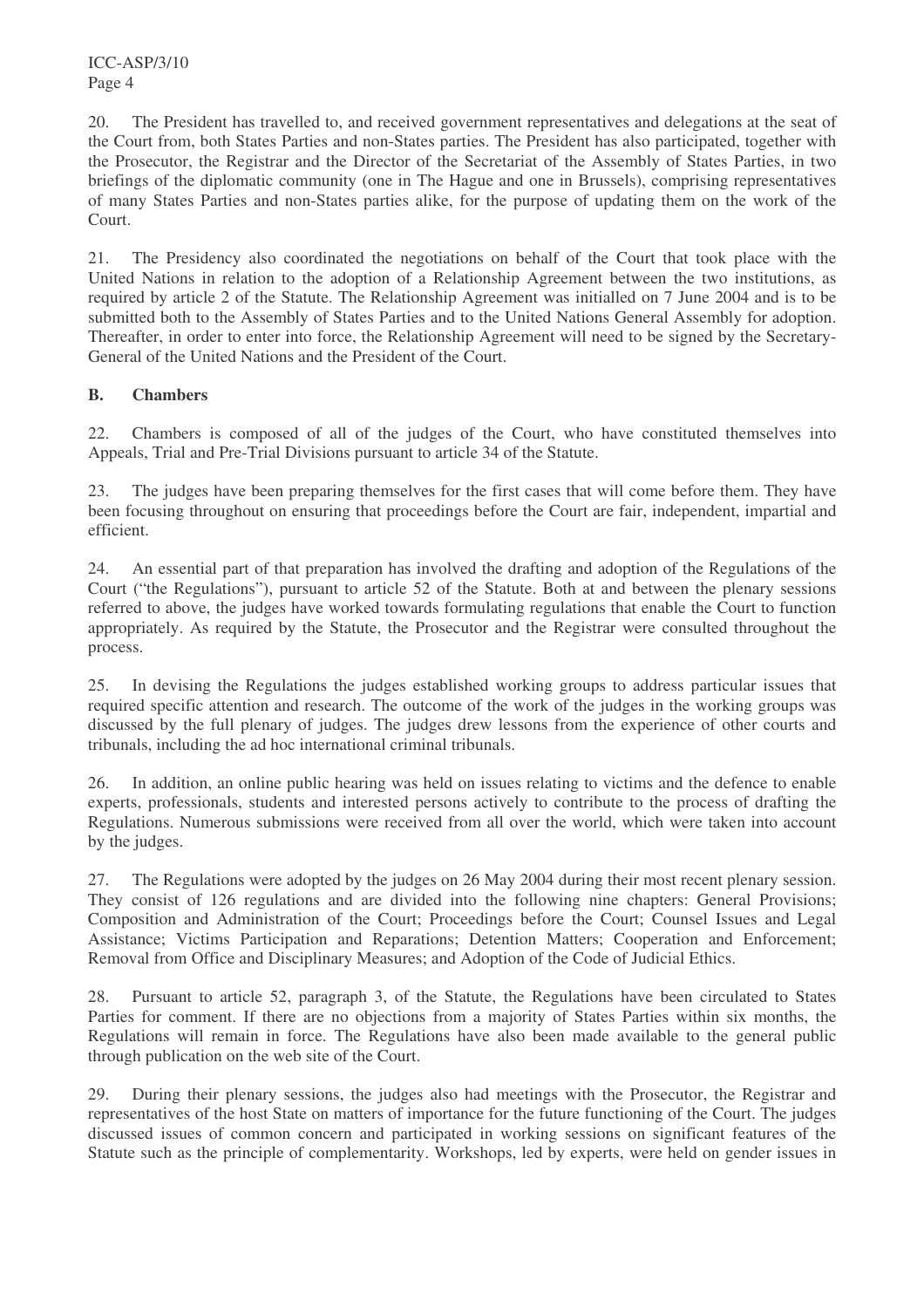international criminal law and on the contact that the judges may have with the media. Further workshops on specific topics relevant to their future work will be held for the judges.

30. Outside the plenary sessions, as part of their overall preparation for the commencement of proceedings, the judges have begun to assist in the drafting of official Court forms that will be required for the proper functioning of the Court, such as those enabling the Court to issue warrants of arrest, orders and other decisions.

31. Individual judges have also acted as focal points for inter-organ working groups on issues of concern to the Court as a whole, such as the headquarters agreement with the host State, the establishment of a permanent premises for the Court, information technology matters and issues relating to victims and the defence.

32. Furthermore, in addition to the role played by the President in relation to external relations referred to above, the judges have participated in raising public awareness and understanding of the Court. In particular, they have addressed various conferences and meetings around the world and have welcomed visitors to the seat of the Court.

33. The judges have also established contact with both national and international judicial institutions in order both to learn from them and to share experience relating to their judicial work.

# **C. Office of the Prosecutor**

#### *Introduction*

34. The Office of the Prosecutor is responsible for receiving referrals and information on crimes within the jurisdiction of the Court and for analysing such information in order to determine whether there is a reasonable basis to investigate; for conducting investigations into genocide, crimes against humanity and war crimes; and for conducting prosecutions before the Court of persons responsible for such crimes. In order to carry out its mandate in a cost-effective manner, the Office will seek to encourage genuine national proceedings, thereby promoting the aims of the Statute while reducing the burden on the Court, and to proactively develop networks of cooperation, thereby enabling a small Office to draw rapidly upon external assistance and information as needed to facilitate investigative activity.

35. The Office of the Prosecutor must carry out its activities without the benefit of its own State apparatus or even a Chapter VII mandate, in contexts of ongoing violence and instability, and is expected to do so in a manner that is both exemplary and cost-effective. These challenges distinguish the Office from other prosecution services and require innovative approaches.

36. In the twelve months since the swearing-in of the Prosecutor (June 2003), a functioning Office of the Prosecutor has been created. This has entailed a range of activities, including recruiting qualified staff, taking key strategic and policy decisions to guide the Office, formulating operating procedures, and improving the structure of the Office. In addition, the Office has carried out its duty to analyse information provided in communications and referrals, and has begun preparations for effective and focused investigations in two situations.

37. The Office welcomes the fact that during this period two States Parties, Uganda and the Democratic Republic of the Congo (DRC), have already submitted referrals to the Office.

# *Recruitment and building the OTP team*

38. Recruitment is proceeding apace. The Office has grown from 7 members when the Prosecutor took office in June 2003 to 55 members in June 2004, and is projected to grow to 122 members by the end of 2004. Serge Brammertz was elected by the Assembly of States Parties as the Deputy Prosecutor (Investigations) and took office on 3 November 2003. As of June 2004, the Office includes the Prosecutor,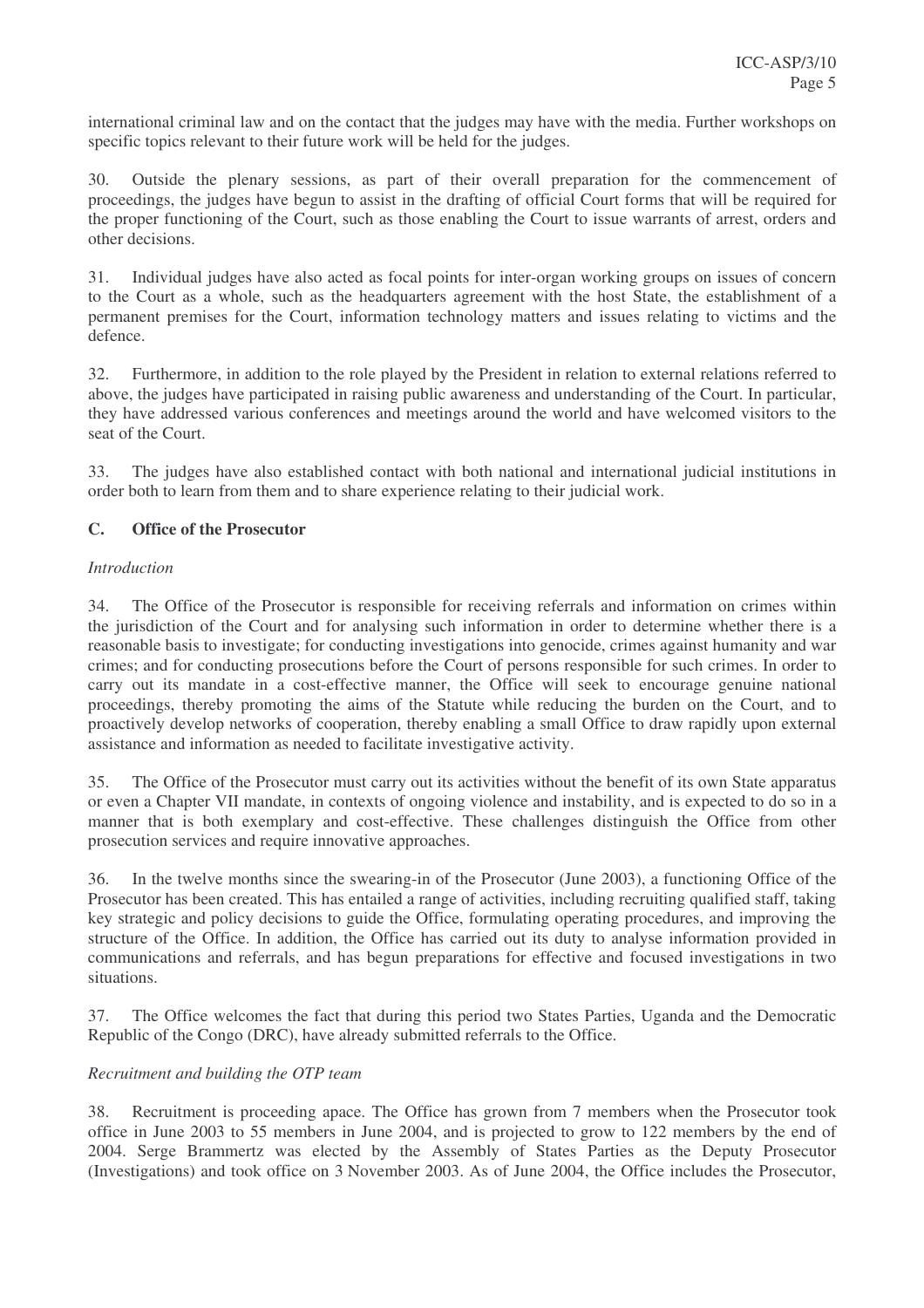the Deputy Prosecutor, 37 staff in the Professional category and 18 staff in the General Service category from 41 countries across six continents, as well as 21 clerks and 1 visiting professional from 18 countries across five continents. In order to ensure the highest standards of efficiency, competence and integrity, the hiring process for key positions includes skill-based examinations and exercises (such as drafting memoranda, preparing analyses and witness interview simulations). Particular emphasis is currently placed on recruitment of investigation teams with the required diversity of skills and expertise.

39. The Office has called for applications for the position of Deputy Prosecutor (Prosecution), who will be responsible for directing the presentation of cases before the chambers of the Court. Applications were received from 198 candidates, of whom 10 were selected for interview. A list of three candidates will be submitted for consideration by the Assembly in accordance with article 42 of the Statute.

# *Consultations and key policy decisions*

40. The Office has continued its practice of consultations in order to discuss its priorities and activities, to hear views and to build a firm intellectual and practical foundation for its policies and practices. All of the expert consultation processes organized by the start-up team of the Office of the Prosecutor were concluded by the end of 2003; they involved over 125 leading criminal justice experts who were consulted on key issues such as length of proceedings, investigation and State cooperation, and complementarity in practice. Several reports prepared during these expert consultations have been made available on the web sub-site of the Office for public comment and debate. The Office has also engaged in other consultations, such as a twoday meeting with NGOs on 8 and 9 April 2004.

41. In September 2003, the Office finalized its policy paper defining the general strategy of the Office and highlighting its priority tasks, and made the paper available on the web sub-site of the Office. The paper was developed following consultations in which a draft policy paper was discussed at the public hearing in June 2003 and at the ASP session in September 2003, and was also made available for public comment.

42. In addition, in April 2004 the Office prepared an annex to the policy paper explaining how it manages and analyses referrals and communications, including the standards applied, the procedures followed, the internal institutional responsibilities for analysis and the provisional regulations. The annex was posted on the web sub-site for public comment.

43. The Office has taken several key strategic decisions to guide its operations, including: a collaborative approach with the international community, including cooperative States, international organizations and civil society; a positive approach to complementarity, encouraging genuine national proceedings wherever possible; a policy of targeted prosecution, focusing on the persons who bear the greatest responsibility; and a small and flexible Office relying on external networks of support.

# *Organizational decisions*

44. From September 2003 to June 2004, the Office critically examined its structure to find ways to increase integration and efficiency, based on experience in the actual operation of the Office. The process included extensive internal consultation and discussion with expert consultants on organizational structures.

45. The new structure includes three operational divisions. This structure highlights the fact that the Office faces challenges and obligations that are distinct from other prosecution services, and that these challenges and obligations (jurisdiction, complementarity and cooperation) must be addressed methodically, consistently and proactively. First, unlike previous tribunals, the Office has an open-ended jurisdiction, and is obliged to conduct careful factual and legal analysis of jurisdiction and admissibility in order to identify situations warranting investigation. Second, the principle of complementarity requires an established capacity to identify and assess national proceedings in accordance with article 17. Third, the Office does not have its own police and national system to rely upon, nor does it have a Chapter VII mandate, and so proactive building of networks of international cooperation is essential. The former External Relations and Complementarity Unit was converted into the Jurisdiction, Complementarity and Cooperation Division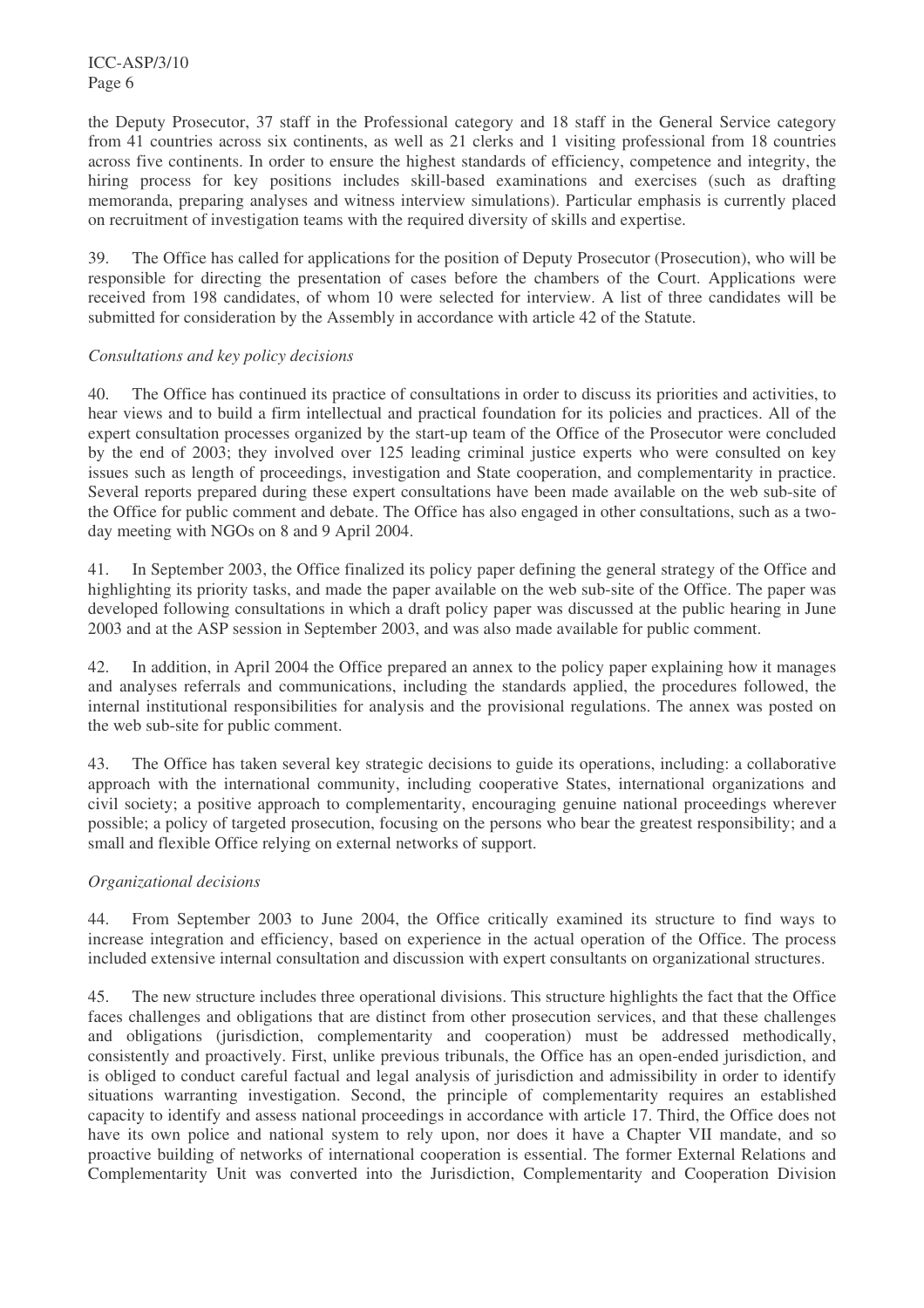(JCCD), highlighting the fact that these are core activities of the Office of the Prosecutor and the importance attached to them in the policy of the Office.

46. The Investigation Division was restructured to adapt to needs that came to light as it became operational over the past year. The former Analysis Section, Experts Unit and Unit for Victims have been combined to form the Investigation Planning and Support Section.

47. An Executive Committee has been established, composed of the Chief Prosecutor and the head of each division, to consider major strategic and operational decisions. This will ensure that the heads of each division are aware of and involved in major decisions, thereby improving coordination.

#### *Analysis of information*

48. The Office has put in place the personnel, technology, procedures and standards for analysis of information submitted to the Office. Analysis is conducted in three phases, all under the supervision of the Executive Committee. Phase I is an initial review to identify communications that manifestly do not provide a basis for further action by the Office. Phase II is a more thorough factual and legal analysis based on the criteria of article 53 of the Statute, and may include seeking additional information and monitoring situations of concern. The most serious situations proceed to Phase III, advanced analysis and planning, which may involve a joint team including JCCD and the Investigation Division, preparation of strategies for potential investigations, and final recommendations and decisions.

49. As of June 2004, the Office had received 858 communications from individuals and organizations in at least 85 countries. The Office has analysed and responded to the initial backlog of communications and has established a process whereby incoming communications will be put through Phase I analysis and receive appropriate responses or acknowledgements within one month.

50. For 29 of the 858 communications, no reply was possible because contact information was not provided (the information in such communications was analysed nonetheless). A total of 593 communications were identified as manifestly not providing a basis for further action by the Office and were sent responses with reasons for the decision not to proceed. Of these, 57 were manifestly outside the temporal jurisdiction of the Court, 132 were manifestly outside the personal and territorial jurisdiction of the Court, 192 were manifestly outside the subject-matter jurisdiction of the Court, and 212 were manifestly illfounded (information lacking any air of reality or faltering on numerous jurisdictional grounds). Finally, 236 communications were identified as warranting further analysis and were therefore grouped by alleged situation for analysis under Phase II, and acknowledgements were issued to the senders.

51. Six situations of concern are currently being analysed under Phase II, which entails careful factual and legal analysis of information submitted to the Office and readily available information, the seeking of additional information pursuant to article 15(2) as needed, and preparation of reports for the Executive Committee on crimes, admissibility and the interests of justice, in accordance with the criteria laid down in rule 48 and article 53. In addition, two situations (DRC and northern Uganda) were advanced to analysis under Phase III, with all operational divisions contributing to analysis of the situations and preparation for possible investigations, under the coordination of the Executive Committee.

# *Referrals*

52. Since the last meeting of the Assembly of States Parties in September 2003, the Office has received the first two referrals from States Parties, Uganda and the DRC, each referring situations within their territory.

53. In December 2003, the Office received the first referral from a State Party, the government of Uganda. As discussed with the Ugandan authorities, the scope of the referral is interpreted as covering all crimes within the jurisdiction of the Court committed in northern Uganda. In addition to the referral, the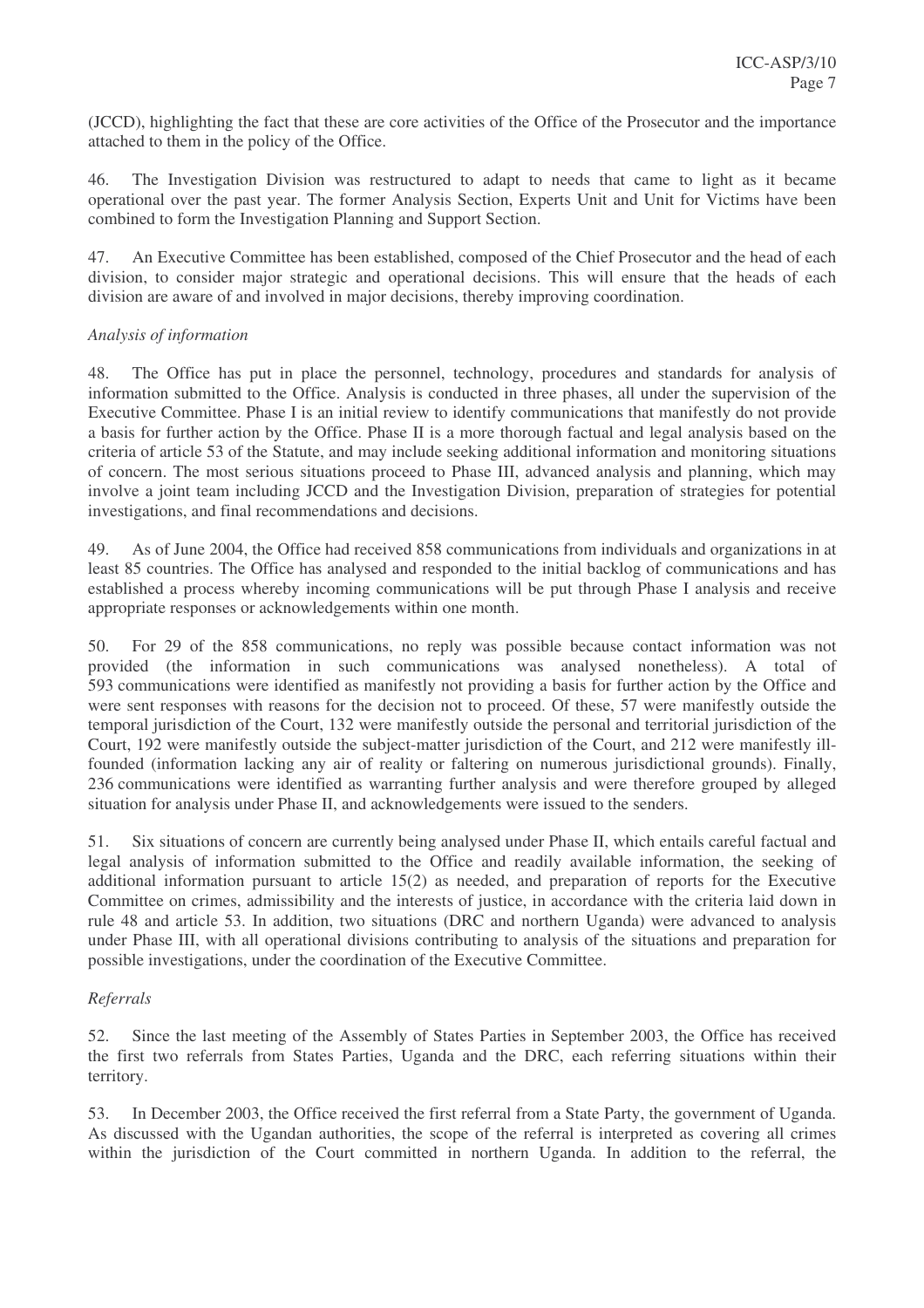Government of Uganda has made a declaration under article 12(3) of the Rome Statute, accepting the jurisdiction of the Court with effect from the entry into force of the Rome Statute on 1 July 2002.

54. In accordance with article 53 of the Statute and rule 104, the Office is currently conducting analysis and seeking additional information on crimes, admissibility and the interests of justice, in order to support a determination under article 53 on the northern Uganda situation. As of June 2004, the analysis is nearing completion and a decision is expected in the coming weeks.

55. In March 2004, the DRC referred the situation in the country to the Office. The Office had been closely analysing the situation in the Democratic Republic of the Congo since July 2003, initially with a focus on crimes committed in the Ituri region. In September 2003, the Prosecutor informed the Assembly of States Parties that he was ready to request authorization from the Pre-Trial Chamber to start an investigation, but that a referral and active support from the DRC would assist his work.

56. In accordance with article 53 of the Statute and rule 104, the Office conducted analysis and sought additional information in order to make a determination on whether to initiate an investigation on the DRC situation. Having considered all the criteria, the Prosecutor determined that there is a reasonable basis to initiate an investigation. On 21 June 2004, the Prosecutor notified the States Parties of his decision in accordance with article 18 of the Rome Statute. On 23 June 2004, the Prosecutor publicly announced the opening of the first investigation of the ICC.

# **D. Registry**

57. Guided by the framework set out in the Rome Statute, the Rules of Procedure and Evidence, and other relevant instruments, the Registry has provided judicial and administrative support services to the Presidency and Chambers and to the Office of the Prosecutor, and has fulfilled the specific functions entrusted to the Registry in the area of defence and victims and witnesses. Around these functions, a final and slightly revised structure of the Registry has been developed to enable it effectively and efficiently to fulfil its mandate. A detailed description of the Registry's structure and the work done during the reporting period is provided below.

# *1. Legal Advisory Section*

58. The Legal Advisory Section has continued to provide legal advice to the Registry as a whole on all aspects of its functions. This has included providing legal advice to the Registrar and to the other organs on the legislative and operational arrangements governing staffing and the supply of goods and services, as well as on the negotiation of agreements that concern the Court as a whole. A further area in which legal advice was provided concerned the application of the Agreement on Privileges and Immunities. Progress has been made in the negotiations regarding the headquarters agreement, a final text of which is expected to be completed during the first quarter of 2005, following which the agreement will be submitted to the Assembly of States Parties for approval. Lastly, the Section has been providing input into the inter-organ Working Group established to elaborate the Staff Rules, which will be submitted to the Assembly on completion.

# *2. Office of Internal Audit*

59. The Office, to be staffed as from July 2004, will conduct planned audits and reviews. Ad hoc audits and reviews will also be carried out.

#### *3. Security and Safety Section*

60. The Security Section has continued to evolve and develop during the course of the year. In close cooperation with the host State, input was provided into the finalization of the secure area courtrooms and day-time custody areas. Further work on security issues surrounding the Court's premises continue. The development of an appropriate information assurance regime continues to be a priority. With much of the physical security work completed, efforts in this area will be stepped up. In this regard, an information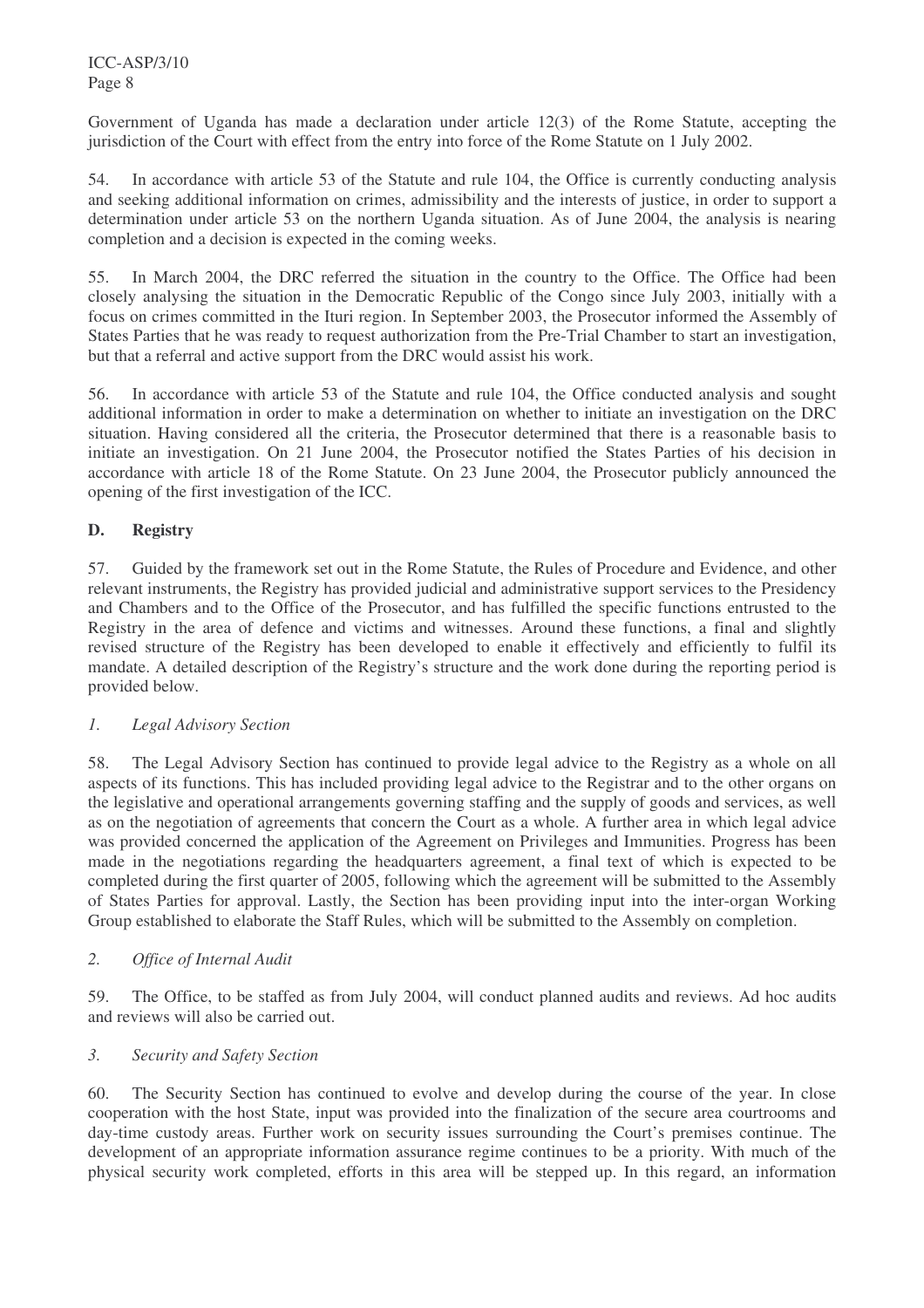security risk assessment has been completed. Lastly, systems to ensure the security of ICC personnel and assets in the field remain a priority for the Section.

### *4. Public Information and Documentation Section*

61. The Public Information and Documentation Section of the Registry has served as a common platform for the communication needs of all organs of the Court. In addition, the Section has been actively engaged in developing outreach tools with respect to victims, witnesses and the defence. Two diplomatic briefings (referred to under the heading "Presidency" above) were organized, one at the seat of the Court and another in Brussels for States that do not have an embassy in The Hague. In addition, two strategic meetings between the Registry and NGOs were organized. The ICC Visitors' Programme has organized 180 briefings attended by 5,000 people. During the period under review 17,600 public enquiries by electronic mail were replied to and responses were given to over 150 media enquiries, including approval of the use, upon request, of ICC photographs in various publications. Four press conferences were organized, 20 individual press interviews were coordinated and the ICC web site was accessed 15,268,654 times. Other cultural activities to inform the public about the importance of justice and the role of the ICC were organized, including a film festival on international justice (in cooperation with the French Embassy) and an open day for schoolchildren at the Court.

62. The setting up of the ICC library and documentation centre has started. The collection now comprises over 3,000 volumes, 21 electronic journals and access to major databases. As a result of a grant from the MacArthur Foundation, the ICC library is building a special collection on victims issues.

# *5. Division of Common Administrative Services*

63. The main tasks of the Division were, inter alia, to establish administrative and operational procedures and policies, to do the necessary groundwork for providing administrative support to the Court's judicial and investigative activities, and to lay the foundation for the establishment of Service Level Agreements. An interim manager was contracted in December 2003 to act as director, to assist the Court in organizing the administrative support structures as efficiently as possible and to advise on the recruitment process for a Director. All sections of the Division have been actively engaged in implementing the enterprise resource planning (ERP) project that will allow them to operate efficiently under one roof. The ERP system will be fully operational in January 2005 for the following modules: finance, budget, procurement, human resources and payroll. In addition, the Division has set up administrative support structures and mechanisms as well as relevant policies to ensure the efficient delivery of administrative services to all organs of the Court.

#### **(a) Budget and Control Section**

64. The Section coordinated the programme budget for 2005, based on the input of all organs of the Court. In addition, as of November 2003, the Budget Section has established budgetary work processes and procedures in connection with the implementation of the ERP system. An allotment account code structure closely linked with the organizational structure was developed, and financial control systems were implemented.

#### **(b) Finance Section**

65. The Finance Section has continued its work of setting up the financial systems of the Court, including a payroll system, an accounting system and systems of internal control. As part of the ERP system, the Finance Section has been developing the financial module and relevant processes for payroll. In accordance with financial regulation 11.1, the Finance Section prepared the Court's first set of financial statements for the period 1 September 2002 to 31 December 2003, and submitted them to the External Auditor in March 2004. In connection with the admission of the Court to the United Nations Joint Staff Pension Fund (UNJSPF), the Finance Section implemented the changeover from the interim pension regime to this new regime.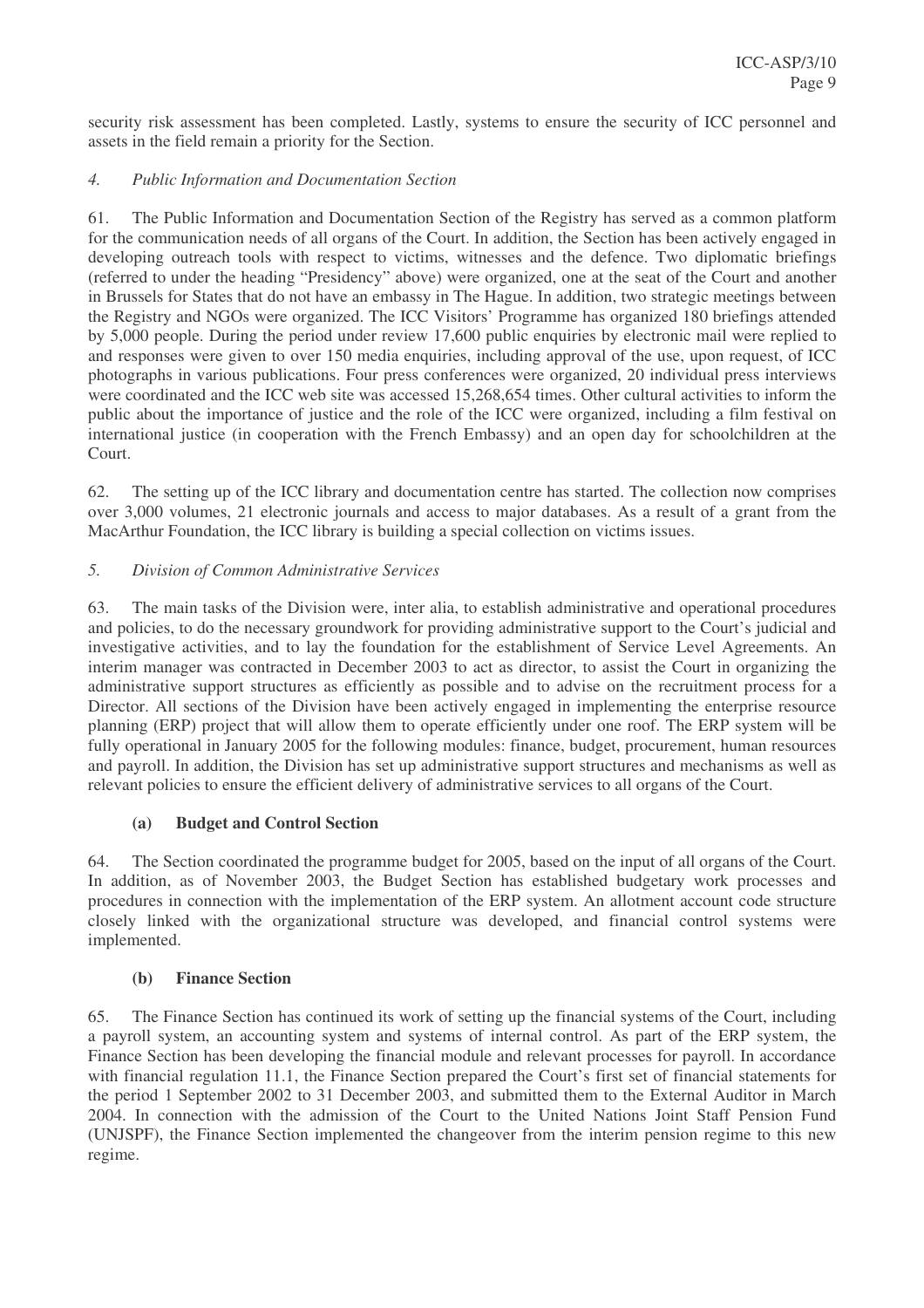### **(c) Human Resources Section**

66. A large part of the work of the Human Resources Section has been to provide continued support to the Court in recruitment. From the establishment of the Court until July 2004, over 19,000 applications were received. In the recruitment process, particular attention continues to be paid to the need for representation of the principal legal systems of the world, equitable geographical representation and fair representation of men and women. As of 1 July 2004, the Court has 233 staff members representing 50 nationalities across six continents. Recruitment to another 52 posts is under way and a further 89 vacancies remain to be filled from the number of posts (both core and conditional) provided for in the budget. The Human Resources Section also administers the Internship and Visiting Professional programmes of the Court. In an effort to establish a sense of equity in the work environment and to affirm fiscal responsibility to the States Parties, the Court has embarked upon a comprehensive job evaluation exercise.

67. Training and staff development activities have begun, the first being a language training programme aimed at improving the linguistic competence of staff. A Health and Welfare Unit has been set up and will address specific staff welfare needs.

#### **(d) Procurement Section**

68. In addition to dealing with the ongoing workload of procurement activities, the Procurement Section has worked to finalize the putting in place of the main systems to allow efficient and transparent procurement.

#### **(e) General Services Section**

69. The General Services Section (GSS) has provided travel, logistics and transport, records management and facilities management services to the Court. To this end, early recruitment of staff was completed for the current period and policies and procedures relating to GSS services were drafted. In addition, training for the Registry's staff members in the Electronic Document Management System (EDMS) was conducted. The Section has initiated inventory controls and also completed the refurbishment and movement of staff to the part of the building formerly occupied by the Netherlands Ministry of Foreign Affairs and has obtained the use of additional premises, located close to the main Court building, for various non-core functions of the Court.

# **(f) Information and Communication Technologies (ICT) Section**

70. The ICC has established a formal Information Systems Advisory Board to govern the delivery and development of all aspects of its ICT programme in order to ensure that information systems and service delivery is aligned with the stated policies, goals and objectives of the organization. The ICT Section has undergone a formal external strategic review to ensure that its work is aligned with that of the organization and to assist the organization in long-term strategic planning. Work has continued on building the technical infrastructure for the Court. A system was put in place allowing staff to access their e-mail securely from a remote location. By merging voice and data networks using voice-over Internet technologies, the Section has reduced costs for the Court. The development of integrated information systems is continuing as planned (EDMS and ERP).

# *6. Division of Victims and Counsel*

71. The Division consists of the Victims Participation and Reparations Section and the Defence Support Section*.* Both Sections have been engaged in the process of developing mechanisms and support structures for two key functions of the Registry: victims and defence. In this regard work was done to provide relevant input into the drafting process of the Regulations of the Registry.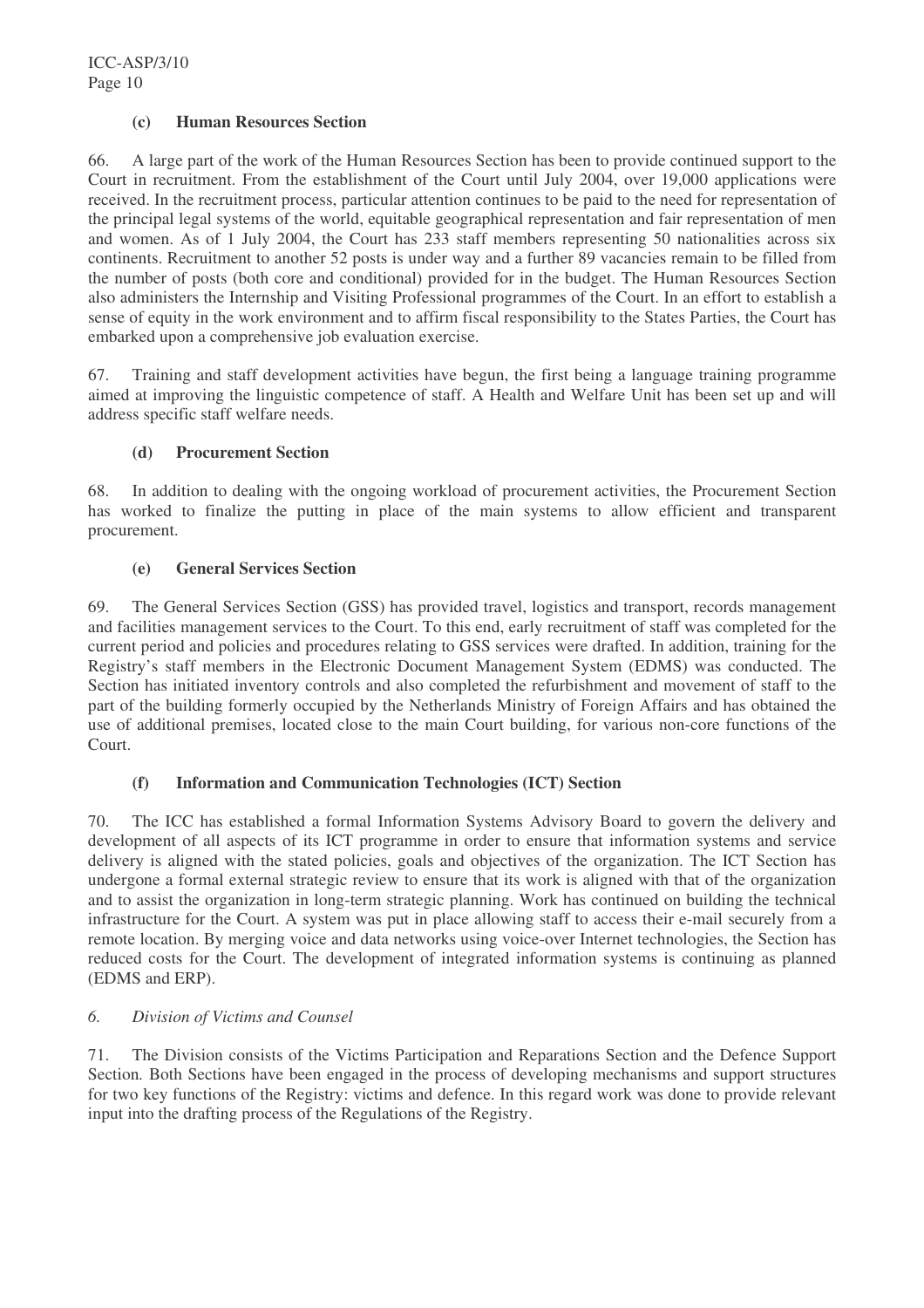#### **(a) Victims Participation and Reparations Section**

72. By reference to the relevant statutory provisions, the Section is in the process of creating effective mechanisms to assist victims in participating in all stages of the proceedings and to enable them to claim reparations.

73. During the reporting period, significant headway was made in the preparation of information and outreach campaigns, in preparing systems for the processing of victims' applications and in building systems and proposing processes for providing legal assistance and facilitating victims' interaction with their legal representatives. In addition, the Section continues to provide assistance to the Board of Directors of the Trust Fund for Victims.

74. A secure application management and processing system to assist the Court in organizing victims' claims for participation and reparation is being developed. This system will enable the Section to prepare a report for the relevant chambers in accordance with the Regulations of the Court. In coordination with the Victims and Witnesses Unit, the Court Management Section and the Information Technology and Communications Section, secure databases to manage information relating to victims' claims are currently being developed, in particular with a view to preserving confidentiality and ensuring victims' protection.

75. Lastly, an Office of Public Counsel for victims has been set up with a view to providing potential victims with the necessary legal assistance.

#### **(b) Defence Support Section**

76. The Defence Support Section has conducted consultations with over 100 experts and legal professionals representing various continents in order to ensure in-depth understanding of the problems and needs of both the Court and counsel. These consultations have been particularly helpful in preparing the draft Code of Professional Conduct and setting up a legal aid system that will ensure due respect for the rights of the accused while guaranteeing objectivity and transparency in its administration and control over the resources available. A list of counsel has been completed, as well as a list of investigators and a list of assistants – all of which will assist the Office of Public Counsel for defence in recruiting qualified persons.

#### *7. Division of Court Services*

77. The Division has put in place the necessary support structures to ensure organizational support for courtroom hearings, the receipt, recording and distribution of information, and translation and interpretation services for the whole Court. Additionally, the Division has devised the parameters needed for operating an efficient system of detention. Through the Witnesses and Victims Unit, the Division will ensure that protection and support services are provided to victims and witnesses. Input has also been provided into the drafting process of the Regulations of the Registry.

#### **(a) Court Management Section**

78. The Section has completed the formulation of various policies regarding the filing process, the keeping of an official journal and audio-visual matters relating to the courtroom. The Section has also provided input for the preparation of field operations. The Section is further engaged in the implementation of the EDMS system and, related to that, the development of a case management system.

# **(b) Court Interpretation and Translation Section**

79. In addition to providing translation and interpretation services to the Court, the Section has also been engaged in drafting Directives for Interpreters and Translators, and has provided input into the drafting of the Code of Conduct for Counsel, the Regulations of the Court and the Regulations of the Registry. In order further to develop the most efficient working practices, an expert seminar on "Language Matters in the